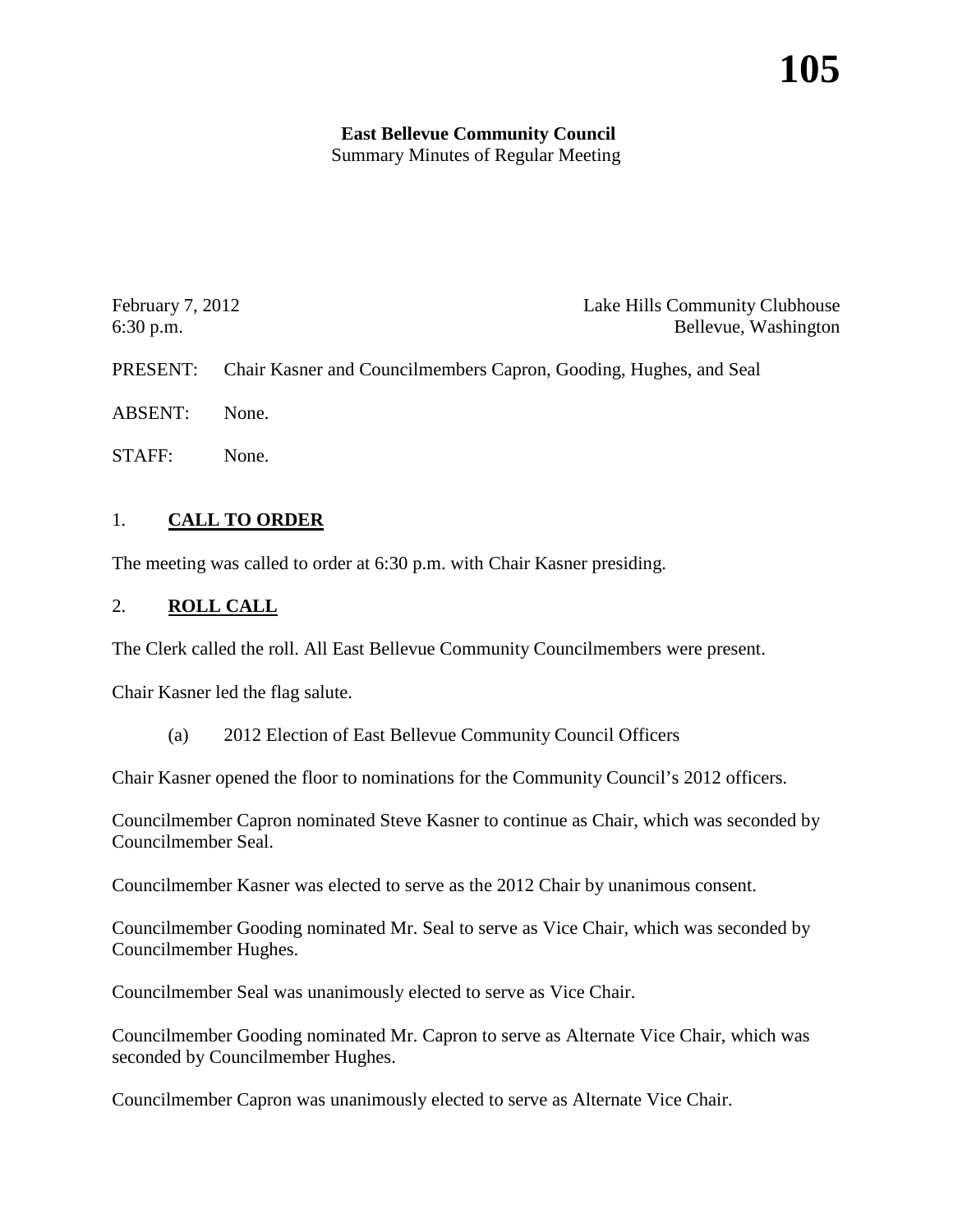Resolution No. 523 electing Chair, Vice Chair, and Alternate Vice Chair for the year 2012.

Councilmember Capron moved to adopt Resolution No. 523, and Councilmember Seal seconded the motion. The motion carried by a vote of 5-0, and the following officers were confirmed: Chair Kasner, Vice Chair Seal, and Alternate Vice Chair Capron.

## 3. **COMMUNICATIONS - WRITTEN AND ORAL**

Councilmember Capron provided an update on the Kelsey Creek Shopping Center project. He reported that he met with Brian Franklin, representing the developer of the site, and Jennifer Spall, representing Walmart Bellevue. Ms. Spall communicated that Walmart wants to be a good neighbor, and that the store is scheduled to be completed by the end of June. Tenants for the new building on the site include a Verizon retail store and Little Caesars Pizza.

Chair Kasner explained that there is a deadline of June 30 related to the impact fee agreement for the Center to achieve full occupancy. If this does not occur, a payment to the City will be required. Mr. Capron said Ms. Spall indicated that Walmart would like to include some electric car charging stations on the site. The Walmart store at this location will not allow overnight RV parking, as it does at some store parking lots throughout the country.

Mr. Capron said that LA Fitness anticipates opening in Kelsey Creek Center in early March.

Mr. Capron announced that Sammamish High School is having an open house on Thursday to discuss their modernization/redevelopment plans.

Councilmember Seal reported on his trip to the state legislature with three current members and one former member of the Houghton Community Council (Kirkland). Mr. Seal said he testified that legislation related to community councils (Community Municipal Corporations) includes a clause requiring that they be recertified periodically by residents in order to continue to exist.

Chair Kasner noted that information on pending bills, including video clips of public testimony, is available online. He said there is some support for the proposed legislation in the House. However, given the state legislature's workload, it will likely not make it to the Senate floor this session.

Mr. Kasner reported that he met with Pam Fehrman, Parks Department, about Bellevue Airfield Park to be developed in the Eastgate area. The southern border of the East Bellevue Community Council area is  $SE 26<sup>th</sup>$  Street, which is adjacent to the park property.

Chair Kasner encouraged Councilmembers to utilize the City's website for a broad range of information.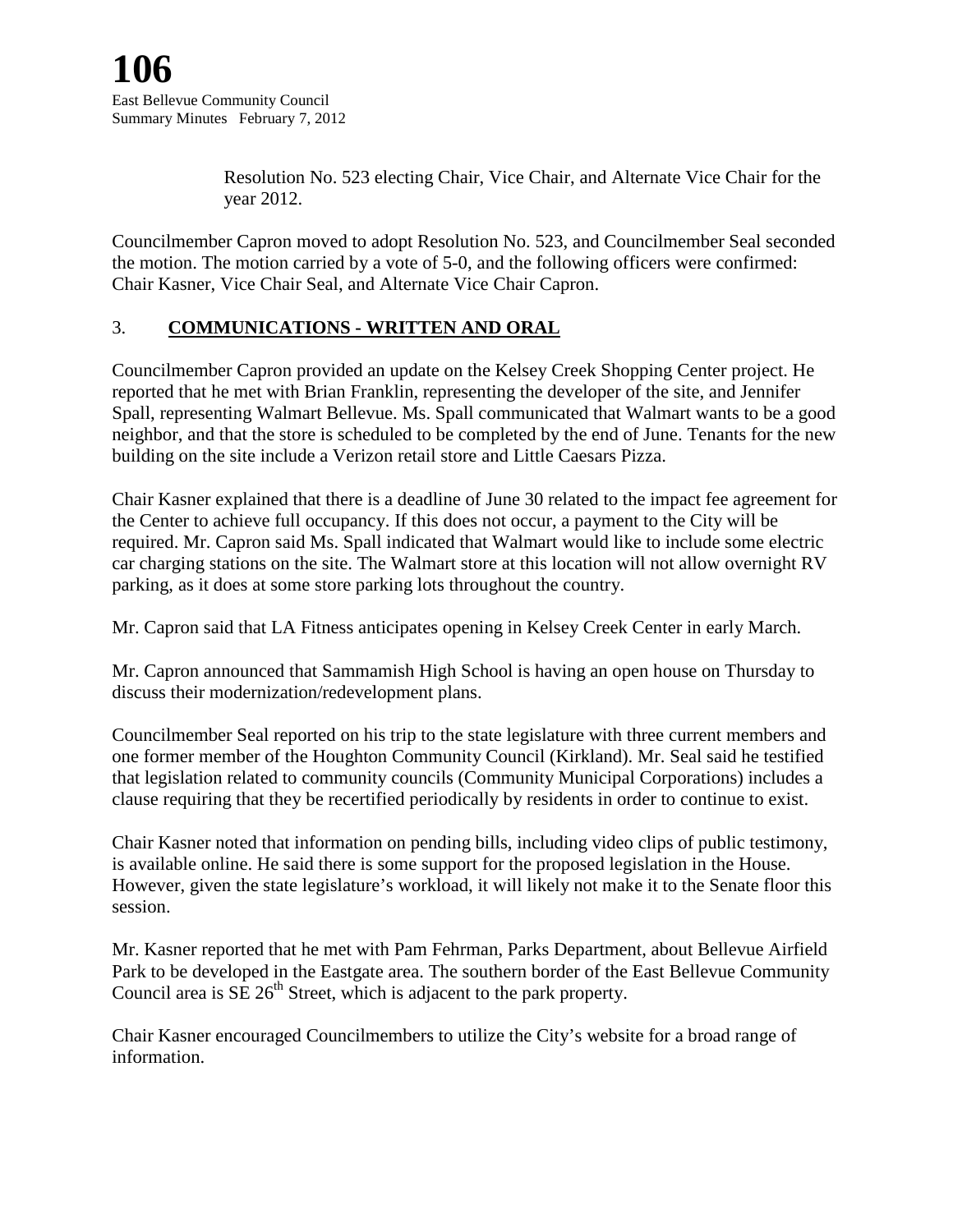Councilmember Seal shared that some residents of Phantom Lake have concerns about the lake environment, which they expressed to the City Council the previous night.

Councilmember Hughes noted the area of large rambler-style homes near SE  $8<sup>th</sup>$  Street and 145<sup>th</sup> Avenue, and asked whether anyone knew anything about the home on  $145<sup>th</sup>$  Avenue that has been moved 50 to 60 yards. The Clerk referred the Council to Development Services for information on the site.

## 4. **APPROVAL OF AGENDA**

Councilmember Seal moved to approve the agenda. Councilmember Capron seconded the motion, which carried by a vote of 5-0.

- 5. **PUBLIC HEARING**: None.
- 6. **RESOLUTIONS**: None.
- 7. **REPORTS OF CITY COUNCIL, BOARDS, AND COMMISSIONS**: None.
- 8. **DEPARTMENT REPORTS**: None.
- 9. **COMMITTEE REPORTS**: None.

## 10. **UNFINISHED BUSINESS**

(a) State Legislative HB 2610

Chair Kasner noted that HB 2610, which repeals provisions governing community councils (community municipal corporations), is in the House Rules Committee. Representative Larry Springer and Representative Deb Eddy are co-sponsors of the bill.

Mr. Kasner said that he and Mr. Seal are working with the Houghton Community Council on this issue. Responding to Councilmember Capron, Mr. Seal said that Representative Eddy's position is that the authority granted to community councils on land use issues is not fair to residents living outside of the community council boundaries.

Chair Kasner recalled past cases in which the East Bellevue Community Council was able to block certain land use actions by the City that were considered potentially detrimental for the community council area.

Councilmember Seal provided additional information on the history of community councils and the East Bellevue Community Council's involvement in local issues.

Mr. Kasner said that the next East Bellevue Community Council recertification election will be in 2013. The Council will vote in February 2013 about whether or not to pursue recertification.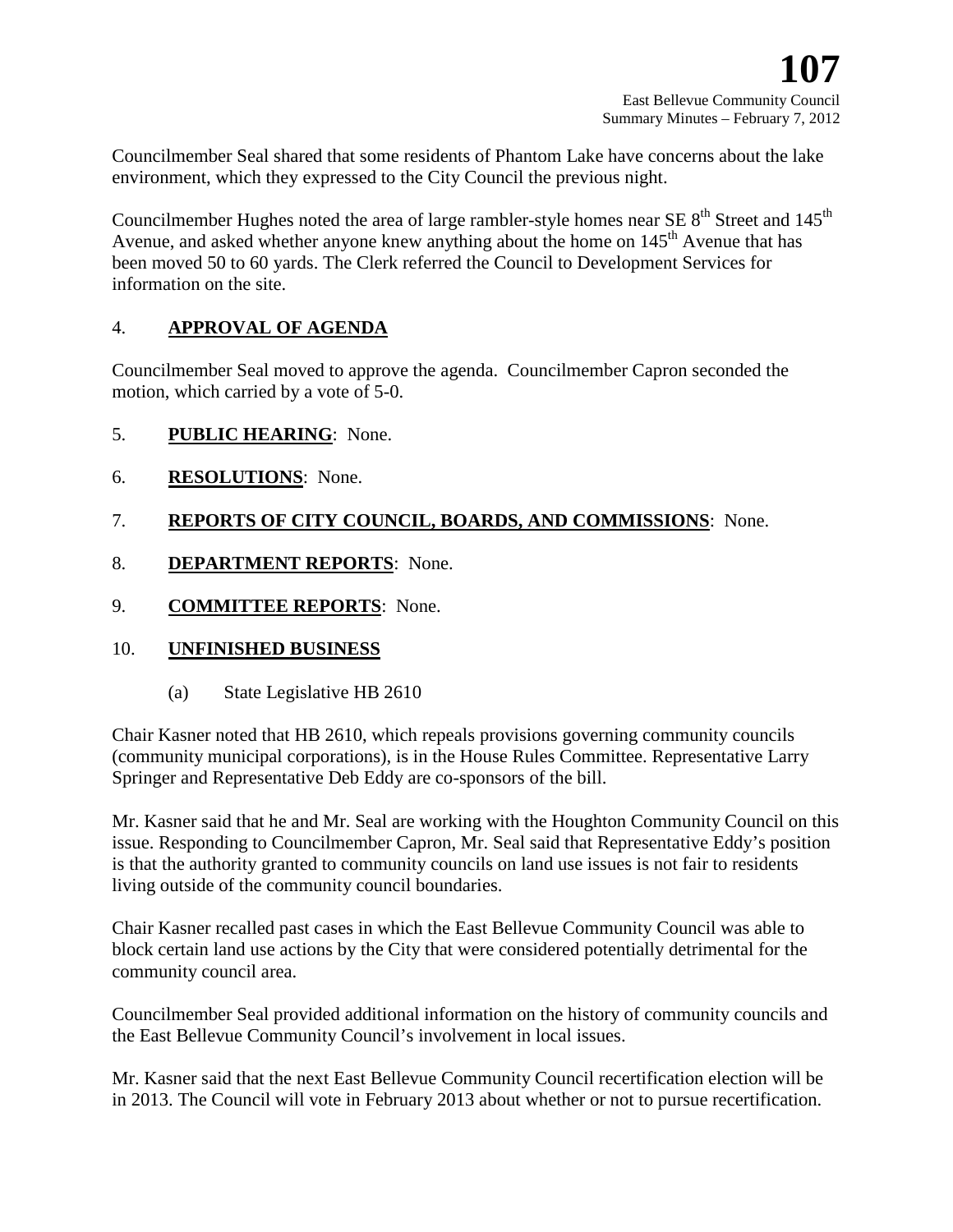Chair Kasner asked the Council to take an official position on HB 2610.

Councilmember Capron moved to take a formal position opposing HB 2610. The motion was seconded by Councilmember Hughes and carried by a vote of 5-0.

Councilmember Seal suggested that, if the proposed legislation moves to the Senate, the Community Council contact members of the Senate Government Operations, Tribal Relations, and Election Committee to express opposition to HB 2610.

Councilmembers were in agreement that it is important to communicate to the legislature that the current law already has a provision for discontinuing the community councils, if desired by residents.

Chair Kasner noted that Representative Springer's wife is a Kirkland City Councilmember.

Councilmember Capron said that one benefit of having the East Bellevue Community Council is that the City brings issues to the Community Council earlier in a process, which allows both the Community Council and City Council to exchange information and to work toward a decision that is supported by both.

Chair Kasner noted that the Land Use Code provides criteria for evaluating proposals and determining whether to support or deny them.

Councilmember Seal said the Community Council provides a neighborhood-based forum for public involvement and open discussion.

Councilmember Hughes observed that most residents of East Bellevue, especially newer residents, are probably not aware that the Community Council exists.

## 11. **NEW BUSINESS**

(a) State Legislative SHB 2201

Chair Kasner referred the Council to page 11 of the meeting packet for Substitute House Bill 2201, which relates to the use and governance of hearing examiners. He noted an email sent by Monica Buck, Assistant City Attorney, which indicates that community councils are not referenced in the bill's language about certain land use decisions. There is a provision, however, for the City to opt out of the new legislation by March 31, 2013.

Councilmembers agreed that the City should consider opting out if the legislation is successful.

Responding to Chair Kasner, the Clerk explained that the City Attorney's Office is monitoring the progress of this proposed legislation.